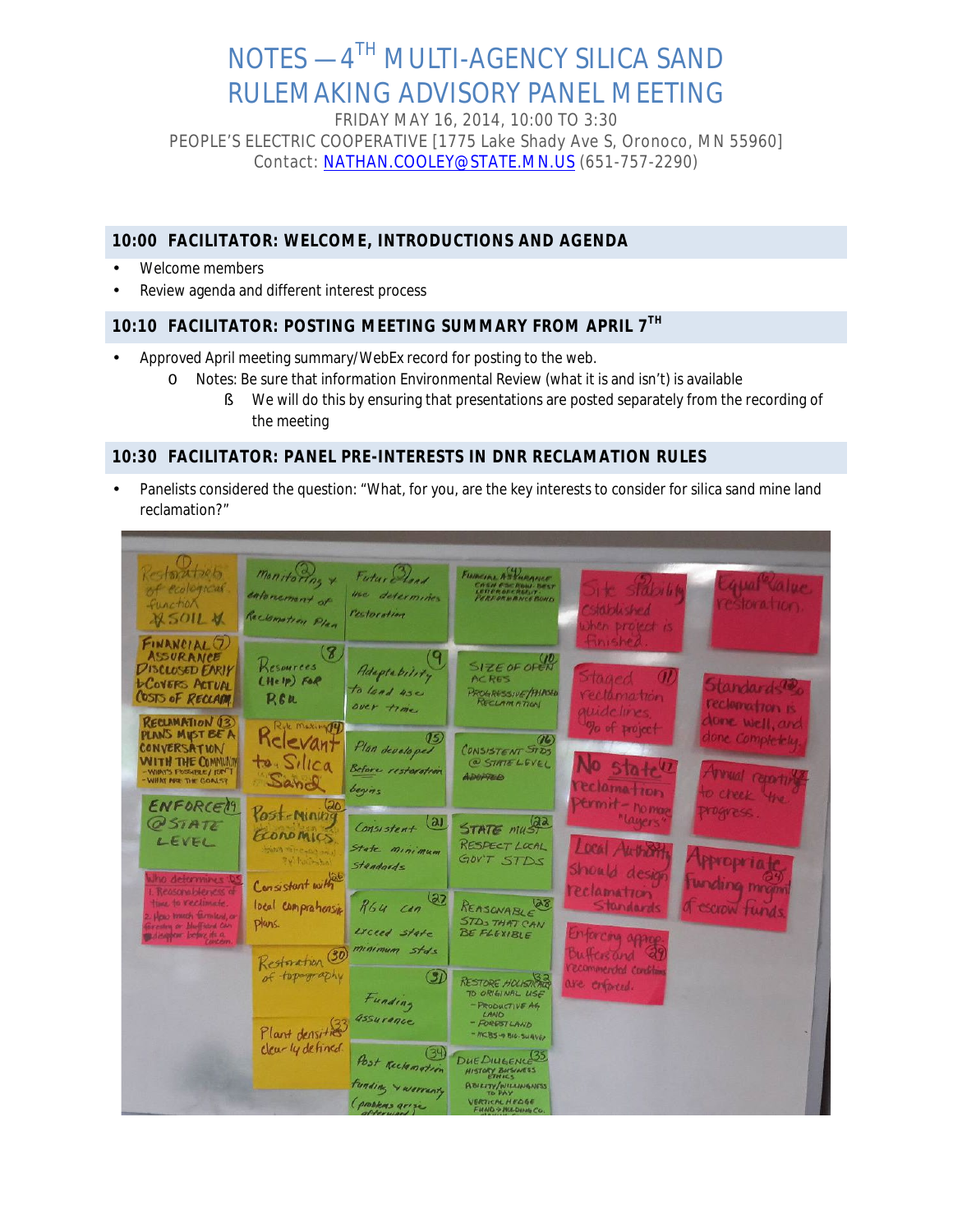- o Equal value restoration
- o Restoration back to prior use
	- § Who gets to decide how much of what kind of land is too much to lose of too quickly?
	- § Local process might result in different answrs in different areas.
- o Set minimum standards and consistent ones
- o Neighborhood/local decision rather than a state decision/permit
	- § State should respect LGU decisions
- 
- o Stage/phase reclamation as you go<br>
o Some kind of sign off on stability/lo Some kind of sign off on stability/long-term safety
- o Funding cash escrow, letter of credit, bond (to County)
- o Reasonable and flexible standards
	- § But standards should reflect the original status and use of the land
	- § Who determines reasonableness? How long is reasonable for return?
		- What is role of the mine plane/environmental review on length of time that mining will continue?
- o Reclamation plan in developments agreement
- o RGU can exceed state minimum standards if needed
- o Post reclamation funding and assurance
- o Monitoring and enforcement of reclamation plan who is responsible and resources for doing it **§** Enforcement generally, especially as it crosses LGU boundaries
- 
- o Rulemaking be relevant to silica sand<br>
o Economics of a change in land use Economics of a change in land use
- o Some specifics real topography, soil restoration, plant diversity
- o Financial assurance early in environmental review
- o Reclamation plan done in conjunction with local government\stakeholders

## **11:05 HEATHER ARENDS: GEOLOGY AND RECLAMATION OVERVIEW**

Understand basics of geology and reclamation. See Presentation.

#### **12:25 HEATHER ARENDS: RECLAMATION RULE FRAMEWORK**

- Presented reclamation rulemaking legislative direction, analogous rules, and current thoughts on reclamation rule framework. Communicated DNR interest and goals for the rulemaking. See presentation.
	- o DNR does not have statutory authority to regulate silica sand just to write rules
		- § So Wisconsin is far ahead of Minnesota in terms of reclamation
		- **§** Except for the new trout stream setback permit
			- In some counties, this could be as much as 66% of the county land
			- Which is a permit to mine with reclamation, financial assurance and other  $\blacksquare$ requirements
		- § There are a few triggers for state involvement
		- **§** Might be a need to go back to the Legislature and ask for additional regulatory authority to do more than just make the rules, but also to enforce them
			- This could lead to more consistency and certainty for facilities
		- § Could there be a permit for reclamation?
	- o Also need legislative authority to create fees and fines
		- § LGUs have existing authority here, DNR does not
		- § Locals should have conditions about compliance with state standards and permits
	- o Counties regulate silica sand, limestone, dimension stone the nonmetallic mining.
		- § Two methods permitting and ordinances
		- **§** Wisconsin does not have such local control or authority, which is why state stepped in with standards